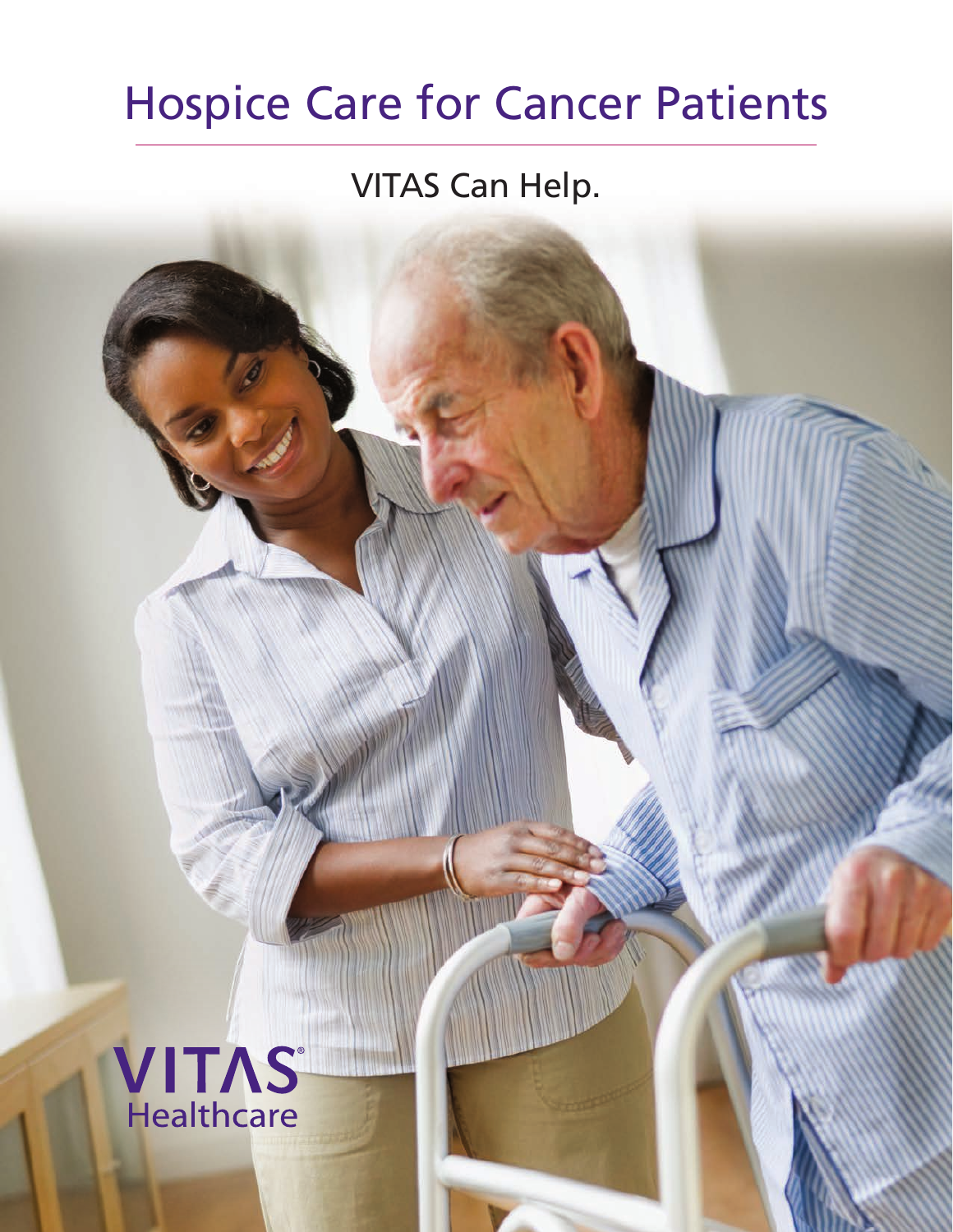#### When is the right time to ask about hospice?

VITAS offers those whose lives are limited by cancer the opportunity to live more comfortably. Hospice care addresses the physical, emotional and spiritual needs that may accompany a terminal illness.

While a patient's ultimate goal is to be cancer-free, there may come a time when the malignancy can no longer be controlled or when the response to treatment is far less than hoped for. Patients are considered to be in the end stage of cancer when they have a life expectancy of six months or less. Other factors may be critical in determining the need for hospice:

- When the patient is rapidly weakening and the malignancy is progressing
- When treatment intervention is not fully effective
- When the burden of treatment on the patient and the family outweighs potential benefits



All hospice organizations are reimbursed in the same way, so they do not compete on cost. It is the quality of service and spectrum of choices that differentiate one hospice from another.

Anyone can inquire about hospice services. You, your loved one or your physician may request an evaluation to see if hospice is an appropriate option for care. Call now to see how VITAS can help.

#### Hospice for end-stage cancer

VITAS has set the standard for palliative treatment of cancer in all its various forms. In addition to managing the physical condition, VITAS also provides emotional comfort and preserves the patient's dignity. Only hospice can implement a plan of care that provides:

- **• Pain and symptom control** VITAS specialists in pain and symptom management work to ensure patients are comfortable, free of pain, and are able to enjoy life and remain in control of day-to-day decisions for as long as possible.
- **• Care wherever you call home** VITAS offers medical management in the patient's residence, nursing home or assisted living community, or in an inpatient hospice setting when appropriate.
- **• Coordination of care** VITAS' interdisciplinary team coordinates and supervises all facets of the patient's plan of care, ensuring that information flows between the physician, nurses, social workers and clergy, and that medications, medical supplies and medical equipment related to the diagnosis are provided.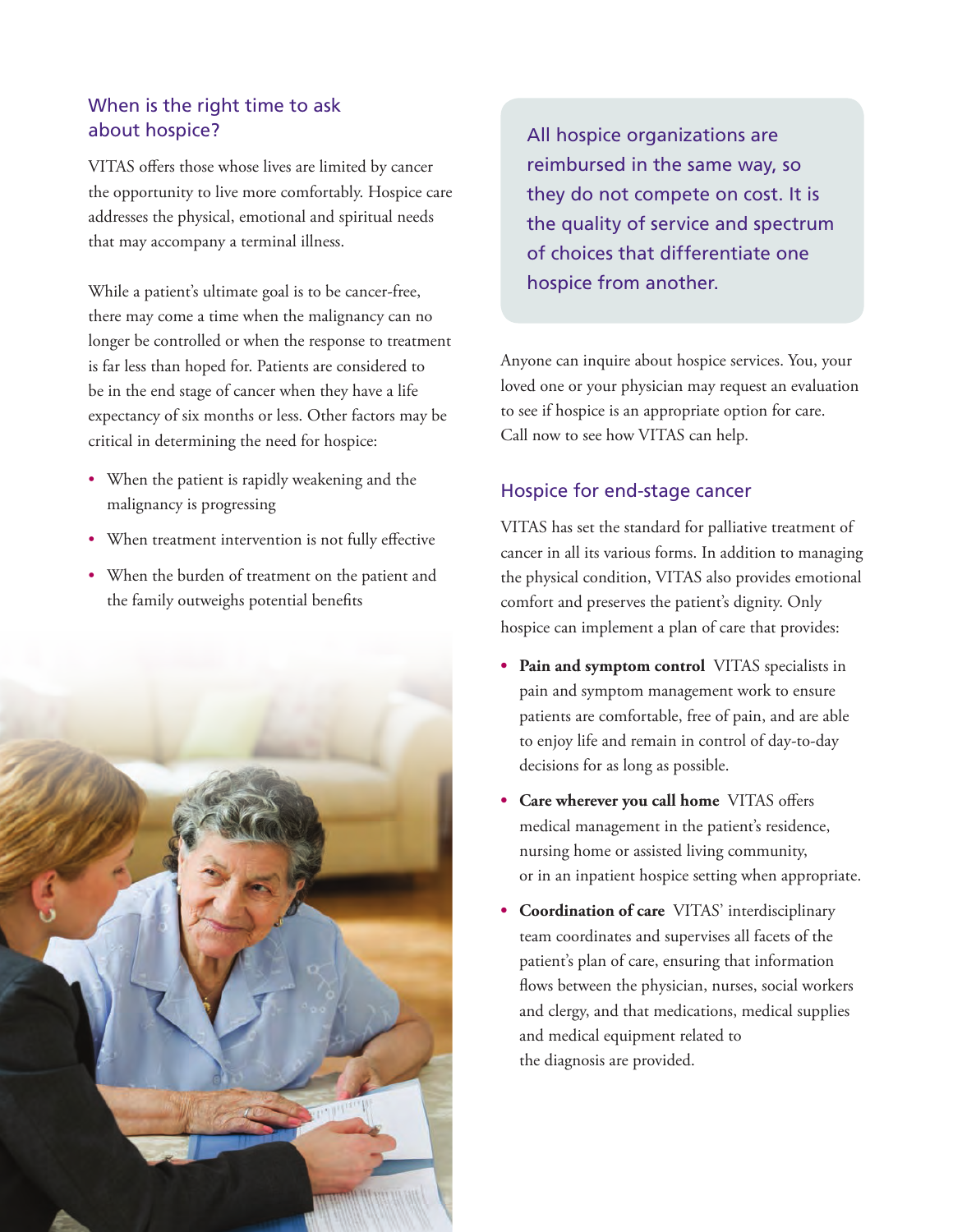- **• Emotional and spiritual assistance** VITAS understands that those facing the end of life and their families need support to maintain their emotional and spiritual well-being. Individuals differ in their desire for counseling and in their religious beliefs; these essential resources are available to meet your specific needs.
- **• Bereavement support** Bereavement is the time of mourning after a loss. The hospice care team works with surviving loved ones to help them through the grieving process. Grief and bereavement resources are available for a year or more following a death.

#### Levels of hospice care

A pioneer in the field of end-of-life care, VITAS is proud to offer unsurpassed service across all four levels of hospice care.

- **• Routine Home Care**: available wherever the patient calls home (residence, nursing home, assisted living community)
- **• Intensive Comfort Care®** (Continuous Care): medical management in the home for up to 24 hours per day when medically appropriate
- **• Inpatient Care**: when medical needs cannot be managed at home
- **• Respite Care**: allows the patient a brief inpatient admission to provide caregivers a "respite"

#### Who pays for VITAS services?

VITAS accepts Medicare, Medicaid/Medi-Cal, private insurance and other forms of reimbursement for its hospice services.

VITAS Healthcare can help. Call us at 800.723.3233 or visit VITAS.com

#### Your VITAS care team

Because patients who have end-stage cancer have a broad range of needs, their care is coordinated by a highly trained interdisciplinary team:

- **• Physician** who works with the patient's primary care physician in controlling pain and symptoms
- **Registered nurse** who is skilled in assessing and managing pain
- **Social worker** who provides emotional support and helps with financial issues and planning
- **Hospice aide** who can help with personal care and hygiene, light housekeeping, light laundry and occasional shopping
- **Chaplain** who works with the patient's own clergy and offers spiritual support
- **Community volunteer** trained by VITAS to offer time and companionship
- **Bereavement specialist** who offers grief and loss support and helps with memorial services and other care for loved ones